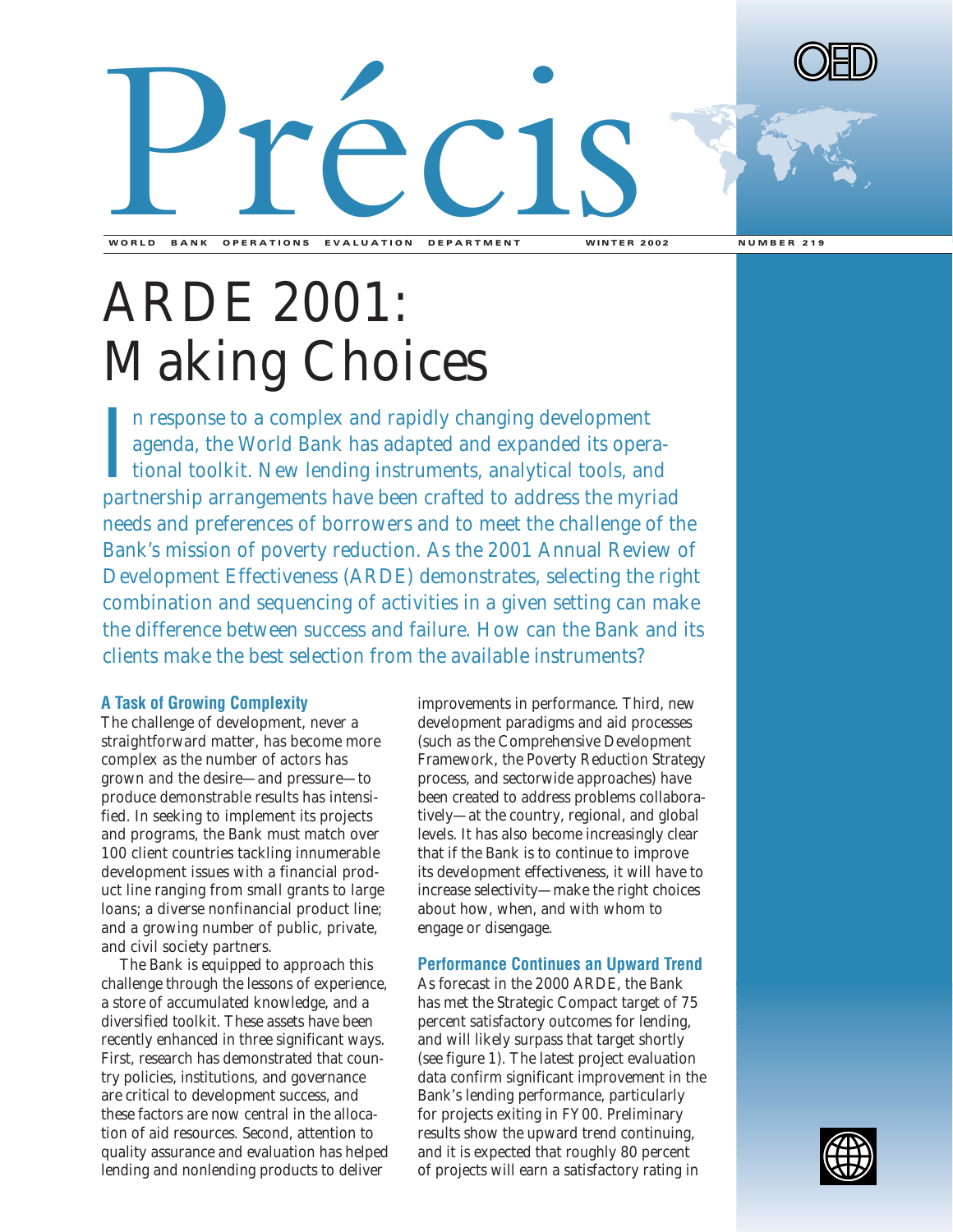

# **Figure 1: Trends in Lending Outcomes**

FY01. Solid improvements are also seen in sustainability—71 percent of projects are likely or highly likely to be resilient to future risks—and institutional development—half of all projects show substantial or better institutional development impact. Recent evaluations also show strong performance in the Africa Region, a continuing improvement fostered by an internal portfolio performance drive.

The Strategic Compact goal for nonlending services—of 85 percent satisfactory—has also been met, according to the most recent assessment by the Bank's Quality Assurance Group. There has been broad improvement in economic and sector work as it has become more participatory, client-oriented, and results-focused. But there is room for improvement in the poverty focus of these instruments, as well as in the their quality and impact in poor-performing countries.

### **Finding the Right Mix**

Many innovations have been introduced into the Bank's financial and nonfinancial toolkit, including adaptable lending instruments (Adaptable Program Loans, Learning and Innovation Loans) that promise to increase the Bank's flexibility, reduce risks to borrowers and the Bank, and facilitate exit from foundering operations. Nonfinancial services (Poverty, Environmental, and Gender Assessments; Public Expenditure Reviews; Poverty Assessments; and the like) became more diversified and participatory, with a greater emphasis placed on nurturing reform and enhancing the quality of partnerships.

The Comprehensive Development Framework and the Poverty Reduction Strategy initiative are designed to center the Bank's mission on poverty reduction through support of a country-driven, results-oriented framework jointly owned by the public, private, and voluntary sectors. In turn, the individual country's framework (as articulated in the Poverty Reduction Strategy papers for low-income countries) provides the grounding for the Bank's assistance

strategy and constitutes a key platform for articulating the country's development goals.

These relatively new mechanisms are beginning to influence country assistance strategies and gain country ownership. Two country cases illustrate this point. Initially seen as a Bank requirement for further adjustment lending, the April 2001 Interim Poverty Reduction Strategy paper for Vietnam developed into a central component of the government's ten-year development strategy. In Ghana, the government's "Ghana Vision 2020" provided a long-term holistic vision of development, which has underpinned the Comprehensive Development Framework and has helped to solidify country ownership.

#### **Untapped Potential**

There is substantial untapped potential for better selectivity to deliver performance improvements at all levels of Bank assistance: the individual instrument, the country assistance program, and the Bank's global, sectoral, and thematic priorities. The ARDE review of selectivity has identified three themes common to the project, sector, and country levels of analysis.

*Good diagnosis, provided by high-quality economic and sector work, is critical in establishing realistic development objectives. Country assistance strategies, sector strategies, and operational guidance all inform the matching of instruments with objectives, in light of country and sector characteristics.* 

An example of good diagnosis can be seen in Lesotho, where economic and sector work in education had significant impact on project outcomes. Bank analytical services in the education sector were highly relevant, timely, and in line with government and country assistance strategy objectives. The FY90 report *Improving Quality and Efficiency in Education* helped to establish a coherent policy framework for education reform in the 1990s. This framework overcame past problems in prioritizing goals and coordinating donor activities. Strong analytic work also provided a platform for subsequent Bank lending, leading to satisfactory outcomes in education, despite the weaker quality of the rest of the lending program. It also led to a strong and sustained relationship with the Education Ministry, which endured even through a time of political turmoil.

*The choice of instrument should reflect not only the objectives of the individual operation, but also past performance in the country and sector context. Appropriate sequencing and tapping of complementarities among instruments improve outcomes.*

An illustrative case of complementarity is the restructuring of the coal mining sector in Ukraine. The Ukraine Coal Pilot Project, rated highly satisfactory, played a crucial role in setting in motion a major restructuring program, in combination with the virtually parallel Coal Sector Adjustment loan (SECAL). Although the SECAL (see box, "Defining Terms") was the first to be launched, once the results of the pilot pro-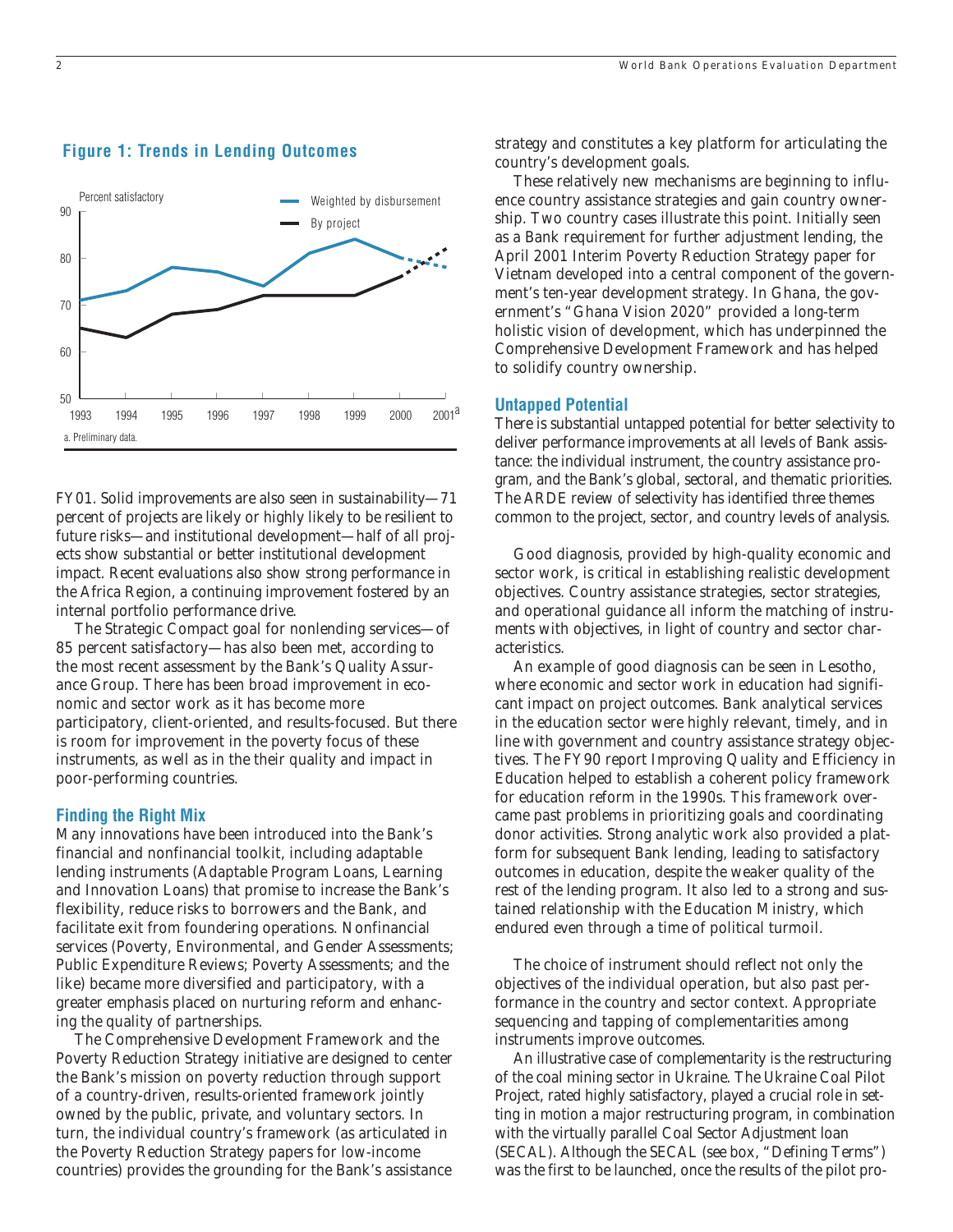

# **Figure 2: Instrument Performance Is Sensitive to Country Conditions (exiting the portfolio in FY96–01)**

gram were known, it was restructured to incorporate lessons from the pilot. The pilot demonstrated a feasible process for closure of mines, triggering an accelerated closure program that substantially reduced the drain on the national budget for operation of uneconomic mines. The investment pilot project focused on the technical, political, and social issues of mine closure, building understanding and consensus through consultation, information sharing, and social assessments, and by demonstrating approaches that were technically, financially, environmentally, and socially viable. The SECAL facilitated acceleration and scaling up of the program.

*A weak policy and institutional environment compromises the effectiveness of both lending and nonlending interventions and calls for a nuanced selection of instruments. The outcomes of projects are closely correlated with the Bank's Country Policy and Institutional Assessment (CPIA) ratings, as is the success rate of individual instruments (see figure 2). In weak country environments, signified by low CPIA ratings, stand-alone technical assistance operations have performed best, while structural adjustment lending tends to be the riskiest instrument. Simple project designs or a series of simple interventions—provide better results than complex, multifaceted undertakings. Even if lending is constrained by poor performance, carefully selected nonlending activities can be useful, especially to keep the Bank prepared for possible re-engagement.* 

The Bank's nonlending instruments comprise diagnostics and advisory work. Diagnostics are critical in poor performers for the assessment of ownership and risks, and diagnostic exercises should be planned to ensure coverage of countries where potential vulnerability is the greatest. There is also a need for increased focus on the nonlending process and product to further enhance quality and poverty focus.

# **Defining Terms**

**Instruments** refer to specific forms of Bank development assistance, and can be classified into two broad groups: financial and nonfinancial. Financial services include IDA and IBRD lending, guarantees, and grants. Nonfinancial services include a diverse group of activities such as diagnostic and advisory economic and sector work, research, aid coordination, and other partnership services.

**SALs** (Structural Adjustment Loans) support reforms that promote growth, efficient use of resources, and sustainable balance of payments over the medium and long term.

**SECALs** (Sector Adjustment Loans) support policy changes and institutional reforms in specific sectors.

**SILs** (Specific Investment Loans) support the creation, rehabilitation, and maintenance of economic, social, and institutional infrastructure. SILs may also finance consultant services and management training programs.

**SIMs** (Sector Investment and Maintenance Loans) focus on public expenditure programs in particular sectors to bring sector expenditures, policies, and performance into line with a country's development priorities by helping to create an appropriate balance among new capital investments, rehabilitation, reconstruction, and maintenance. They also help the borrower develop the institutional capacity to plan, implement, and monitor an expenditure or investment program.

**TALs** (Technical Assistance Loans) are used to build institutional capacity in the borrower country. They may focus on organizational arrangements; staffing methods; and technical, physical, or financial resources in key agencies.